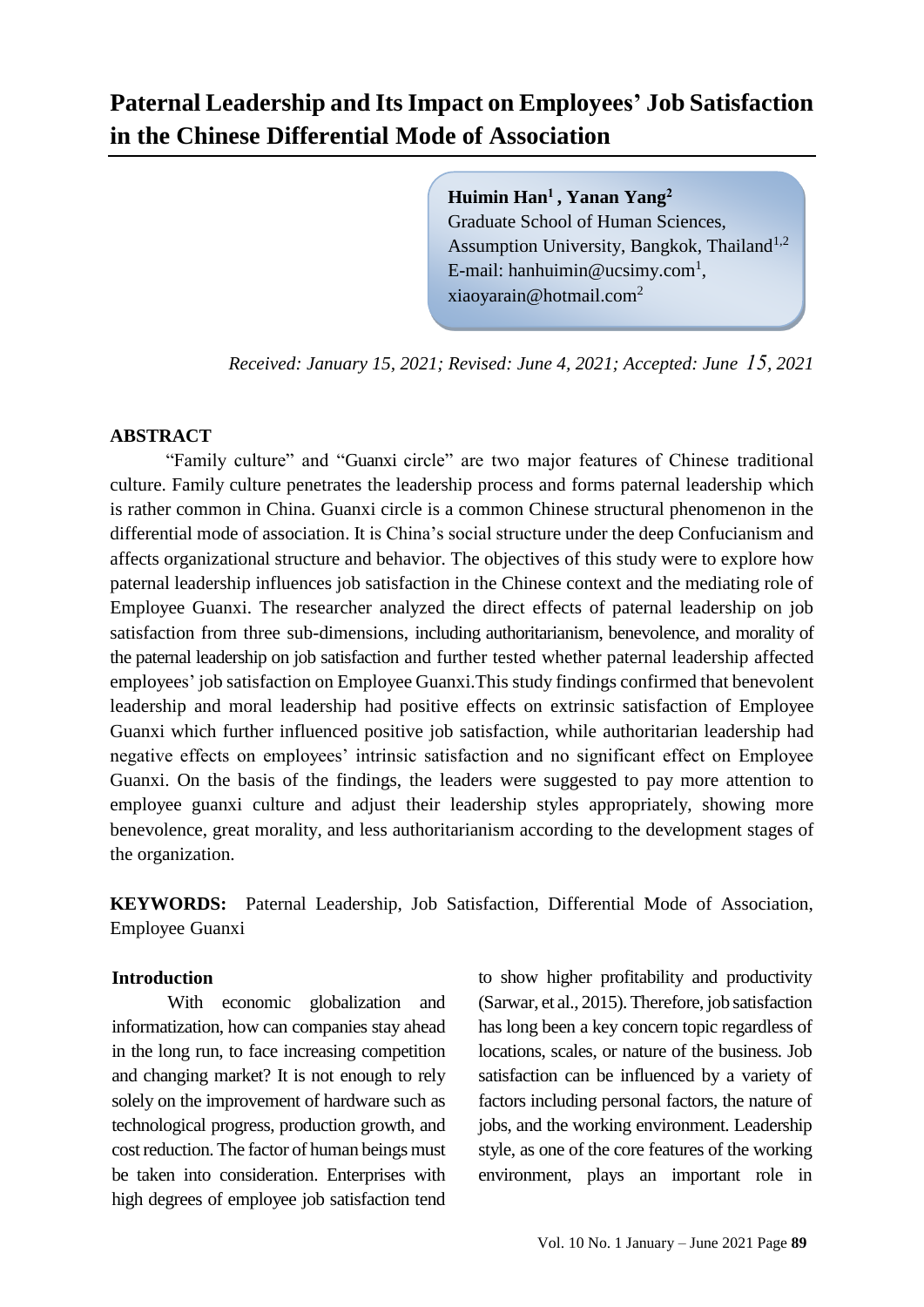motivating employees and reducing turnover intention.

Various researchers (Bhatti et al., 2012; Khajeh, 2018; Liu et al., 2013; Saleem, 2015) had explored the association between leadership styles and employee job satisfaction. Most of them were about the impacts of transformational leadership style and transactional leadership style under western leadership theory, and little was done in the context of Chinese culture. The flourish of western leadership theories promotes the development of Chinese leadership theory. Due to the differences of cultural values, the application of western leadership theories in China is like wearing shoes that don't fit the individual at all (Cheng et al. 2000).

Family culture is the foundation of Chinese culture deeply rooted in Confucianism, emphasizing the authority, care, and kindness of elders to younger children, and the noble virtue of elders as role models. Family culture is penetrating every aspect of our life that leads to this unique "paternalistic leadership" in various organizations, which has led the Chinese economy to great success over the past three decades. The differential mode of association is another important feature of Chinese culture. Guanxi circle is a common Chinese structural phenomenon in the differential mode of association, and leaders apply different rules of social exchange to the core and peripheral members respectively. "Guanxi" is translated as "relationship" in English, it does express the relationship between one and another, but more importantly it means the social networks and connections which can be used as resources to facilitate business. Paternalistic leadership in the differential mode of association is the result of the Chinese context (Yu & Chen, 2013). Therefore, this paper is necessary to study the mechanism of leadership styles that influences job satisfaction in Chinese context.

This paper analyzes the direct effects of three dimensions including authoritarianism, benevolence, and morality of the paternal leadership on job satisfaction. On this basis, the paper further tests whether paternalistic leaders affect employee job satisfaction through Employee Guanxi. Taking job satisfaction as the foothold, this paper tries to find out ways to improve employee job satisfaction in the Chinese context, which is of significant reference to Chinese leadership practices.

## **Paternalistic Leadership in The Differential Mode of Association**

# **The Definition of Paternal Leadership**

Paternal leadership as a native leadership theory in China, is characterized by showing fatherly benevolence and authority and acting as a selfless model of morality in the atmosphere of "Rule by Man" (Farh & Cheng, 2000). With a rapid economic rise in China, many scholars both at home and abroad begin to pay attention to Chinese leadership practice, and research on the localized leadership theories. Some scholars notice that there are significant differences between Chinese and western leaders and summarize the typical Chinese characteristics, such as Silin (1976), Redding (1990), and Westwood (1997), whose research results advance the theory of paternal leadership. Taiwan scholar Cheng proposed a dualistic theory of paternalistic leadership in 1995. Then Farh & Cheng (2000) put forward the ternary mode comprising of authoritarianism, benevolence, and morality which are deeply rooted in traditional culture of Confucianism and Legalism. Cheng et al. (2000) continue to construct the ternary model of paternal leadership that comprised of benevolent leadership, moral leadership, and authoritarian leadership, and develop a Paternal Leadership Scale (PLS) with high validity: the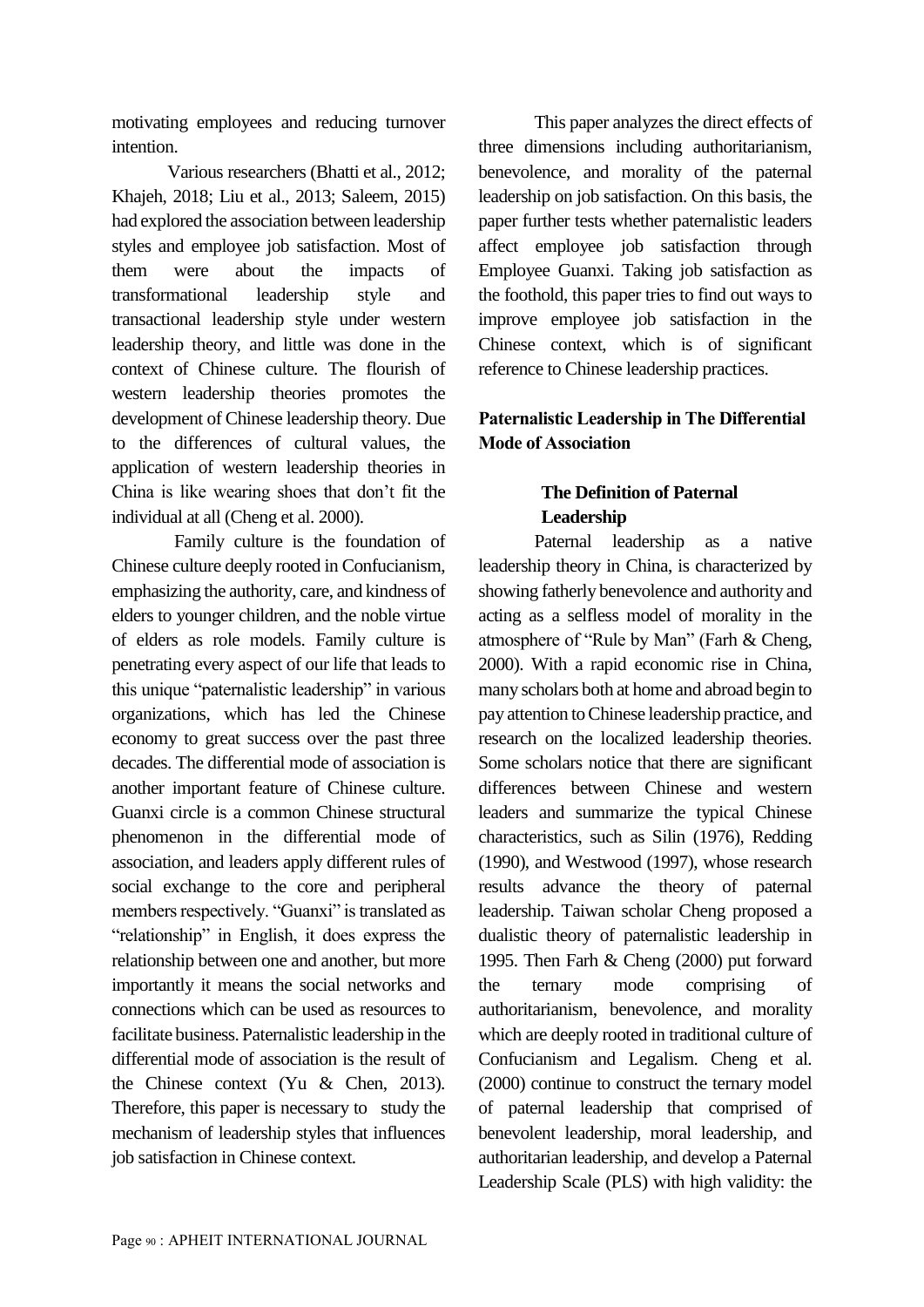benevolent leadership which includes individual care, understanding and tolerance, moral leadership covers integrity and due diligence, without taking advantage, and selfless model; and authoritarian leadership covers "obedience," "authoritarianism," "concealment," "severe," and "teaching."

Evidence supports that paternal leadership has higher validity than western leadership theory in Chinese situations, and can predict and explain at the individual and organizational levels (Ren et al., 2012). A series of studies are conducted to identify the effectiveness of the three dimensions of paternal leadership and the impacts on both the staff and organization that including employee job satisfaction, productivity, turnover intention, perception of differential atmosphere, and so on (Yu & Chen, 2013; Liu et al., 2013; Liu et al., 2014; Zhang et al., 2018).

#### **The Differential Mode of Association**

The differential mode of association is another major feature of Chinese culture; it is translated into English by the sociological term in Chinese "Cha xu ge ju". The famous concept has been put forward by China's sociologist Fei in his classic book "From the Soil -The Foundations of Chinese Society" in 1948. It means that people are separated into various grades and ranks in China and different approaches are taken according to mutual "guanxi" referring to connections, relationships, and social networks. Chinese people survive and develop in maintaining the differential mode of association and following the rules of "guanxi" that the pattern requires, and people also have a clear expectation of others' behavior according to this set of rules. Cheng(2006) indicates that to understand the behavior of Chinese organizations, researchers shall start from the context of the differential mode of association. Ma (2007) declares that although the Chinese economic and basic political system

has dramatically changed during the past decades, the differential mode of association is still applicable to current society.

Subsequently, many scholars have studied the connotation and extension of differential mode of association. Hwang (1987) points out the Chinese mode of face and favor emphasizing that resource allocation in China is often determined by "guanxi", and the dynamics of guanxi consist of favor and face. "Guanxi" is translated as relationship in English, but its conception is a much richer meaning about connections and networks. Face in China means the perceived feeling of honor, dignity, self-esteem, and prestige which relates to social status. Hwang (1987) mentions that favor in China which points to the sense of obligation and indebtedness in the process of human social interaction. The following example illustrates the relationship between Guanxi, face, and favor: Mr. A is late, he should be fined ¥200 according to the rules. The manager Mr. B is in good Guanxi with Mr. A, so he gives a face to Mr. A and exempts the punishment. Then Mr. A owes Mr. B a favor and has to return the favor next time. According to Chan & Chan (1998) concludes that differential Guanxi is constructed of three dimensions including ethics, emotions, and interests. Luo & Cheng (2015) discovers that Chinese leaders categorize the Guanxi circle into core and peripheral members and apply different rules of social exchange to them. Therefore, Cheng (2018) emphasizes the mainstream of Chinese native culture is Guanxi.

Wang & Luo (2012) indicates that guanxi plays an important role in Chinese organizations: Leaders place a high trust on ingroup members and a low trust on out-group members; leaders often ask for advice from ingroup members based on individual decisions, reach consensus in the interaction with in-group members; Guanxi is usually more effective than rules except that the rules must be complied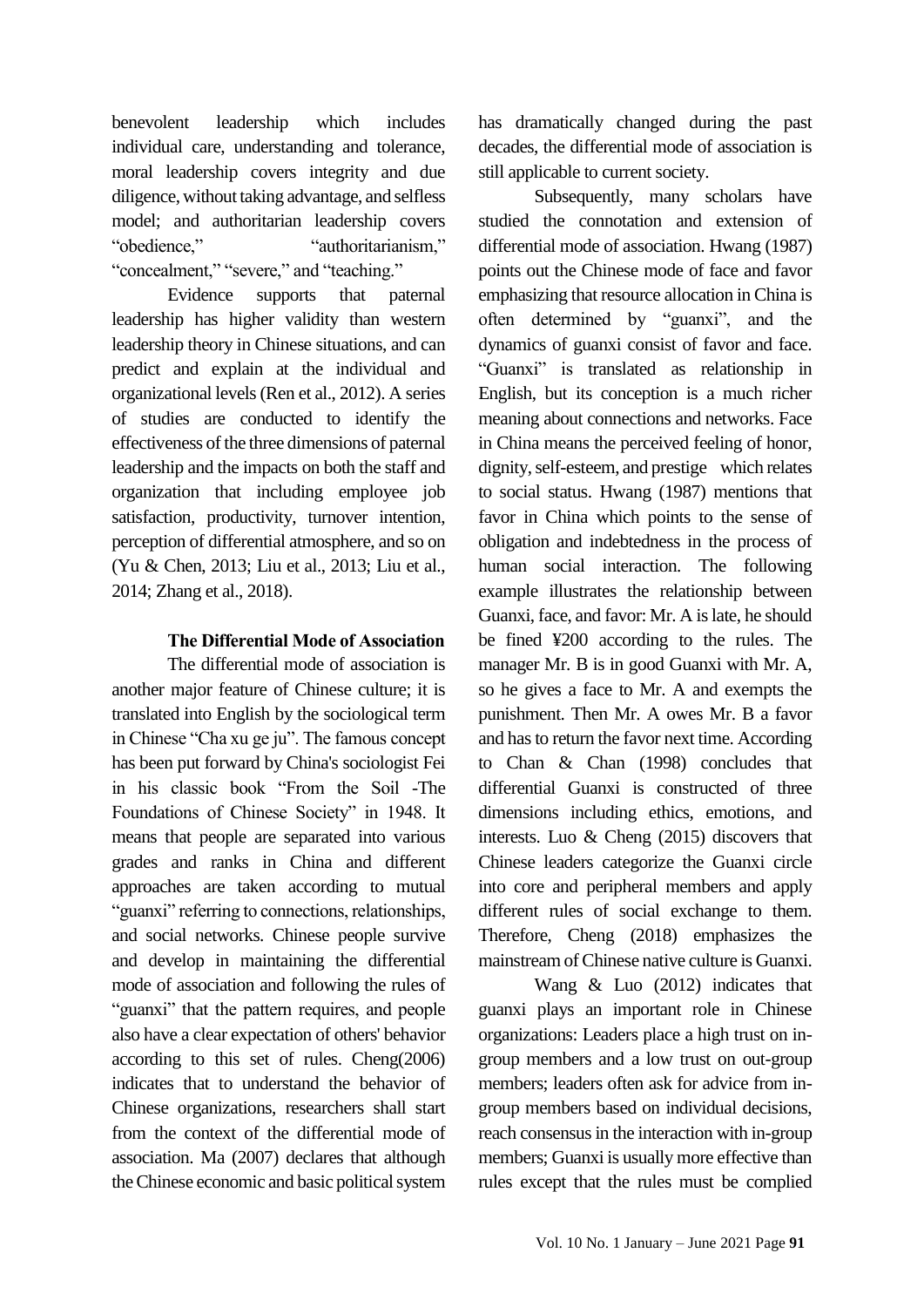with, and plays a great role in promotion though personal performance and abilities are the objective factors. This complex relationship between employees and leaders, employees and co-workers is called "Employee Guanxi". Alwaheeb & Liao (2016) states that Employee Guanxi which is found positively related to job satisfaction and negatively related to turnover intentions, and Liu et al. (2013) explains that Employee guanxi can play a mediating role between leadership styles and job satisfaction.

## **Paternal Leadership in Differential Mode of Association**

Lv (2015) states that the dimensions of paternal leadership are not universal and only when placed in the differential mode of association they can be correct. So this study tries to connect the above two major features to discuss leadership practices in the Chinese context. Paternalistic leadership in Chinese differential mode of association has the following characteristics.

Firstly, Guanxi circles and different rules of social exchange exist. Luo & Cheng (2015) indicate that Chinese leaders categorize employees into core and peripheral members and apply different rules of social exchange to them. Luo (2012) explains the criterion of employee classification is guanxi, loyalty, and talent, which are based on consanguinity and geography, instead of perceived similarity such as gender, religious belief, lifestyle, race, and other personal characteristics which are criteria in LMX theory (Graen et al., 1982). Leaders treat employees differently placing high trust in core members and low trust in peripheral members.

Secondly, leaders are the center of the whole organization. The leaders possess fatherly benevolence and authority and act as a moral model of employees, and deal with employees using the way to manage family members. The decision-making process is also dominated by leaders, which is different from American individual decision making or Japanese group decision making, Chinese leaders usually ask for advice from core members based on individual decisions, achieve consensus in the interaction with core members, and then make decisions.

Thirdly, great importance is attached to "guanxi", face and favor. Both leaders and employees criticize delicately and never point out others' errors in public. Respecting and valuing employees is a far more lasting and effective way to motivate them than material incentives. Besides, Wang (2012) states that "guanxi" is usually more effective than rules except that the rules must be complied with and plays a great role in promotion though personal performance and abilities are the objective factors of promotion.

Therefore, paternal leaders should pay attention to guanxi building in the workplace, emphasizing that the relationship between leaders and employees is not just a simple relationship of economic exchange, but a complex exchange relationship intertwined with emotions such as benevolence, authority, and morality. This complex relationship between employees and leaders, also between employees and organization which is called "Employee Guanxi". The following part will study the mediating role of Employee Guanxi between leadership styles and job satisfaction.

### **Job Satisfaction**

Job satisfaction is the key concern and foothold of this article. The concept is firstly mentioned by Hoppock (1935). It is considered that job satisfaction refers to the satisfaction of the environmental factors in psychological and physiological aspects of the staff and the influencing factors consist of fatigue, monotony, working styles, and leadership styles. Herzberg (1959) points out the doublefactor theory (hygiene factor and motivation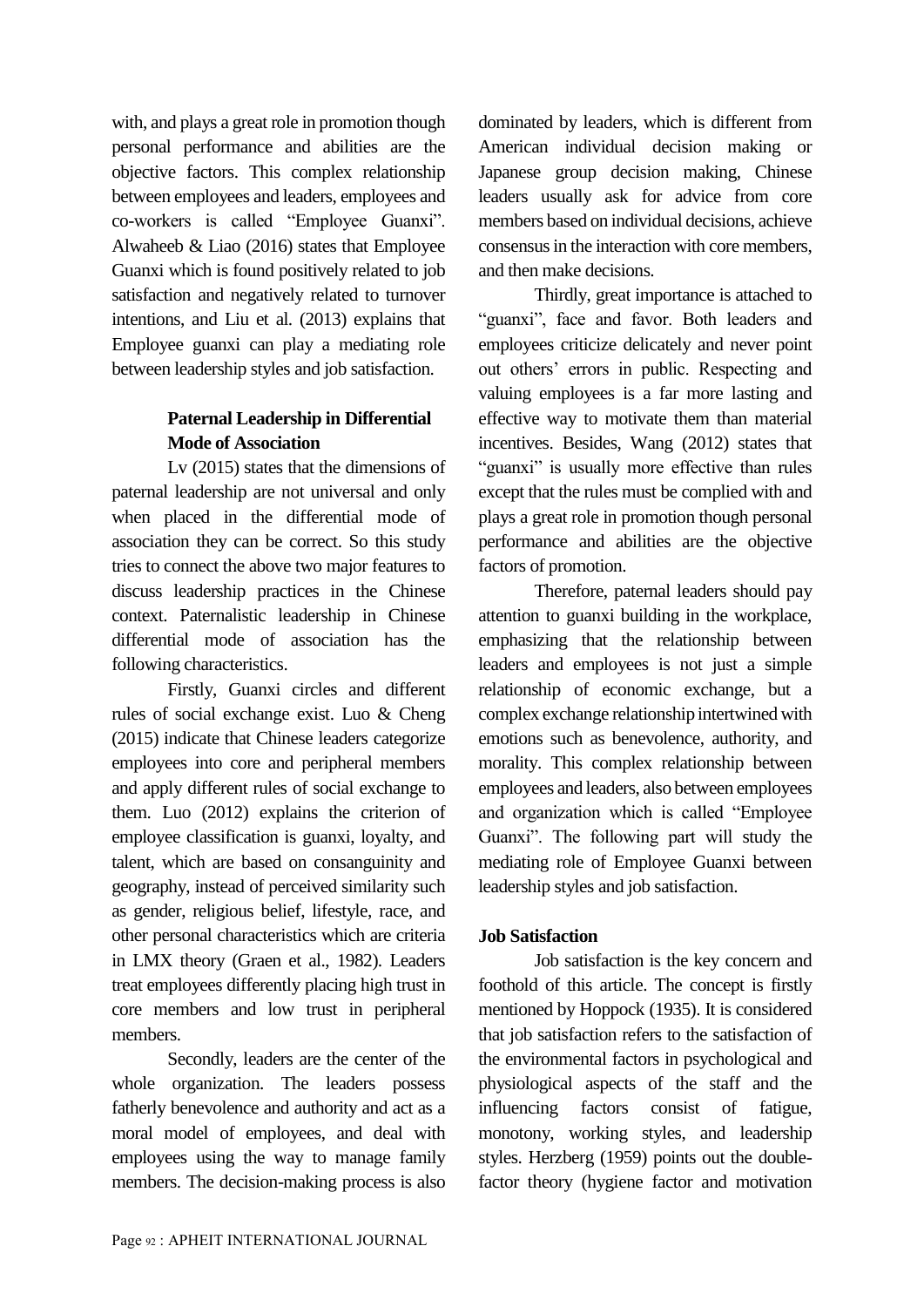factor) and claims that job satisfaction is mainly influenced by the physical environment, social factors, and personal factors. Weiss et al. (1967) develop the Minnesota Satisfaction Questionnaire (MSQ) comprised of 20 items (achievement, supervision-human relations, social status, working conditions, company policies, etc.), dividing job satisfaction into intrinsic satisfaction and extrinsic satisfaction. Intrinsic satisfaction mainly refers to the sense of accomplishment that the job itself can provide employees to use their abilities and show their talents. Extrinsic satisfaction mainly refers to the ways about supervisors treat subordinates, remuneration, working conditions, and interpersonal relationships at the workplace which is not the satisfaction brought by the job itself. Smith et al. (1969) develop the Job Descriptive Index (JDI) to judge job satisfaction from five aspects including coworkers, the work itself, payment, opportunities for promotion, and supervision; Spector (1985) develops "Job Satisfaction Survey" (JSS) which comprises of 36 items to evaluate the job satisfaction from nine dimensions: payment, promotion, supervision, fringe benefits, contingent rewards, operating procedures, coworkers, nature of work, and communication.

Leadership styles which are referring to the patterns of leaders' behavior, is one of the important influencing factors. Various researchers have examined the association between leadership styles and employees' job satisfaction, the conclusions are verified by some empirical studies (Voon et al., 2011; Bhatti et al., 2012; Liu et al., 2013; Saleem, 2015; Bektaş, 2017). However, most of them are about the impacts of the transformational leadership style and transactional leadership style, aiming to find which leadership styles are more effective under the western situation. This article aims to study the impacts of paternal leadership on job satisfaction in the Chinese differential mode of association.

## **How does Paternal Leadership Affect Employee Job Satisfaction**

# **The Influence Mechanism of Paternal Leadership on Employee Job Satisfaction**

Through the previous analysis, the researcher has learned the concept of paternal leadership, employee guanxi, and job satisfaction. This part aims to study the mechanism influence of paternal leadership on employee job satisfaction including intrinsic and extrinsic satisfaction in the differential mode of association.

As mentioned before, various researchers have explored the association between leadership styles and employee job satisfaction under a western context. By contrast, only a few pieces of research have studied the relationship between the three dimensions of paternalistic leadership and employee job satisfaction (Cheng et al., 2000; Farh & Cheng, 2000). The differences in Employee Guanxi employees have perceived is a manifestation of the differential mode of association in the leadership process, Liu et al. (2013) analyze the mediating role of Employee Guanxi through paternal leadership affected employee job satisfaction indirectly. Therefore, the relationship model in this research is assumed to be as shown in Figure 1.

The next step is to examine the direct effects of three sub-dimensions including authoritarianism, benevolence, and morality of the paternal leadership on job satisfaction, and test whether paternal leaders affect employee job satisfaction through Employee Guanxi.

## **The Impact of Paternal Leadership on Job Satisfaction**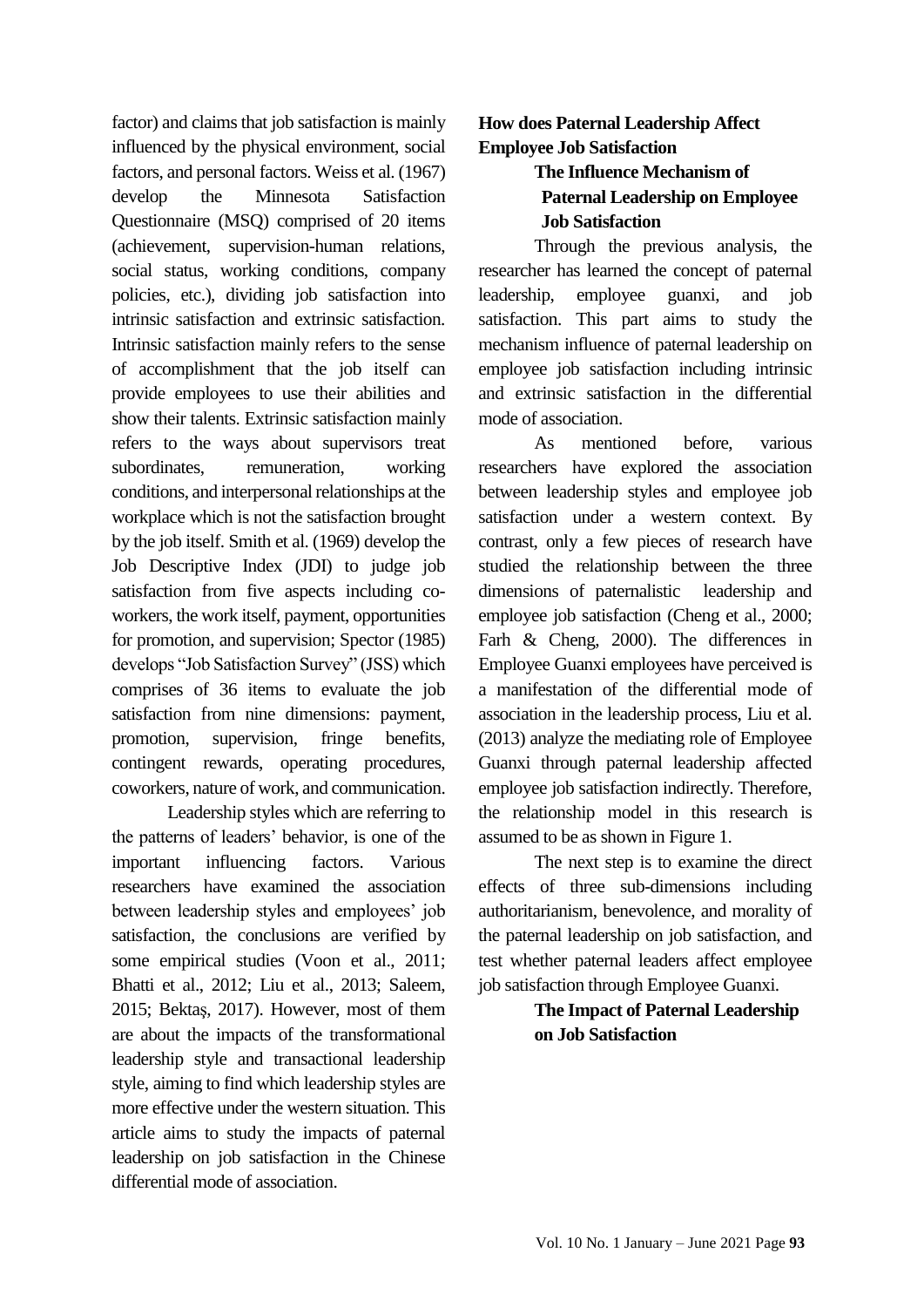

# *Figure 1 Model of how paternalistic leadership impact job satisfaction* Source: Revised according to Liu et al.'s "The effects of leadership styles on workers' job satisfaction - A mediating approach of employee relations" in 2013

Intrinsic satisfaction mainly refers to the sense of accomplishment that the job itself can provide employees to use their abilities and show their talents, while extrinsic satisfaction mainly refers to the way about supervisors treat subordinates; the remuneration, working conditions, and interpersonal relationships at the workplace which are not the satisfaction brought by the job itself (Weiss et al.,1967).

The authoritarian leadership has a significant negative impact on employees' intrinsic satisfaction, but it has little effect on employees' extrinsic satisfaction. Authoritarian leaders emphasize obedience and absolute authorities over their subordinates, and they communicate downward and teach mainly. Subordinates have to fully obey the leaders' instructions at work. In this case, it is difficult for subordinates to have their decision-making power, and they rarely have opportunities to do things by themselves, accordingly a possibility of gaining sense of accomplishment from work is relatively small. Therefore, authoritarian leadership affects employees' intrinsic satisfaction negatively. However, under the long-term influence of Chinese culture, Chinese employees mostly have a certain tolerance for the high power distance between leaders and employees in the companies. Therefore,

authoritarian leadership has little influence on extrinsic satisfaction.

Benevolent leadership has significant positive effects on extrinsic satisfaction of employees, but little effects on intrinsic satisfaction. Benevolent leaders emphasize comprehensive and personalized care for their subordinates and provide a sense of emotional belonging. Therefore, benevolent leadership has a very significant positive impact on extrinsic satisfaction of employees, however it does not involve the job itself, so it has no significant impact on intrinsic satisfaction.

Moral leadership has a significant positive effect on employees' extrinsic satisfaction, but little effect on employees' intrinsic satisfaction. Moral leaders set a role model of morality in the company, and the impartiality of leaders create a great atmosphere. Employees identify with and respect the virtues of leaders from the heart. The interpersonal relationship will also be more harmonious. Therefore, moral leadership has a significant positive effect on the employees' extrinsic satisfaction. However moral leadership does not involve the work itself so that the effect on intrinsic satisfaction is not significant.

From the above analysis, authoritarian leadership affects employees' intrinsic satisfaction negatively, while benevolent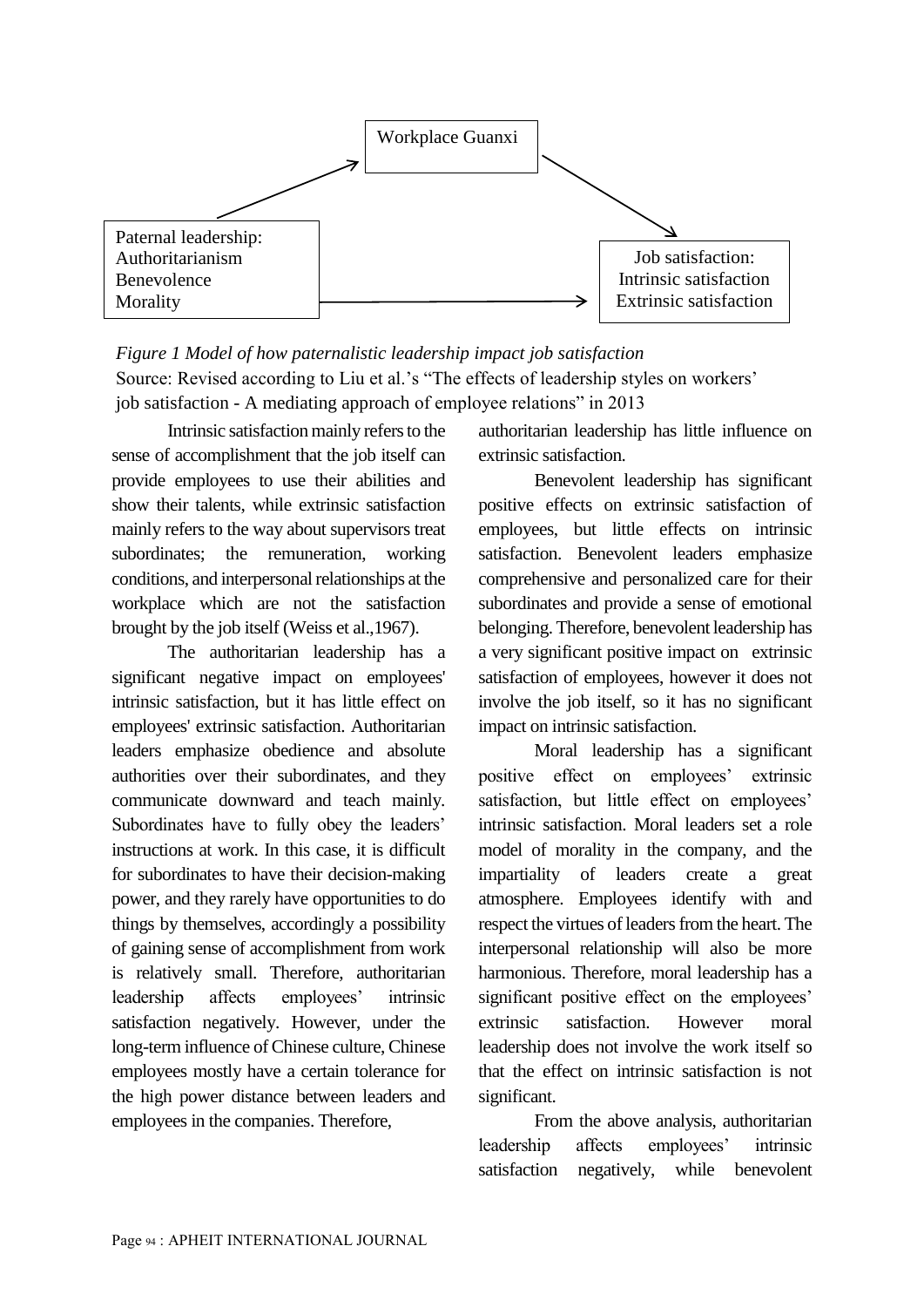leadership and moral leadership have a positive effect on extrinsic satisfaction.

## **The Mediating Role of Employee Guanxi**

Leadership styles run through the entire operating process of the organization, and undoubtedly have a certain impact on Employee Guanxi. Employee Guanxi experienced and perceived by employees is reflected in the employees' working attitude which ultimately affects job satisfaction. Employee Guanxi assumes a mediating role which between paternal leadership and job satisfaction. Cheng et al. (2000) decribes that for authoritarian leadership, subordinates react showing awe and obedience; for benevolent leadership, the subordinates feel grateful and plan to repay; for morality leadership, subordinates identify with leaders and imitate. Therefore, benevolent leadership and moral leadership have a positive impact on Employee Guanxi; however the effect of authoritarian leadership is not significant.

Employee Guanxi which including supervisor-subordinate guanxi and guanxi with coworkers plays a very important role in improving employee job satisfaction in China. In other words, attaching more importance to Employee Guanxi helps to improve employee job satisfaction. Good Employee Guanxi benefits employees in many ways (Cheung et al., 2009). Firstly, subordinates with rapport Supervisor-Subordinate Guanxi gain high trust and care from their leaders, they feel valued and a sense of belonging. Secondly, good Employee Guanxi makes it much easier for the subordinates to complete their work tasks because they communicate effectively with their leaders and co-workers and possess more resources needed to complete the tasks, which helps arrive at more solutions. Thirdly, good Employee Guanxi gives employees more

opportunities for rewards and promotion (Wei et al. 2010). Therefore, employees with better Employee Guanxi tend to be more positive towards their work, thus have a higher level of both intrinsic and extrinsic satisfaction.

Benevolent leadership and moral leadership have a positive effect on extrinsic satisfaction and Employee Guanxi which further influences job satisfaction positively; However, authoritarian leadership has negative effects on employees' intrinsic satisfaction and no significant effect on Employee Guanxi. Overall, both benevolent leadership and moral leadership improves employee job satisfaction, but authoritarianism harms employee job satisfaction.

### **Recommendations**

According to the above analysis on three dimensions of paternal leadership, the following measures should be taken to improve employee job satisfaction in the Chinese context.

Firstly, Chinese leaders need to pay more attention to Guanxi building with their subordinates, and give full play to positive effects and overcome negative ones of guanxi. To give full play to the positive effect of guanxi, the organization should make use of a high degree of trust, sense of responsibility for the organization, dedication of in-group members to maximize the benefits. Meanwhile, developing a relationship with out-group members using relationship with in-group members, to create an external environment which is conducive to the development of the organization. To overcome the negative influences of this deep culture based on guanxi, the organization should pay more attention to other factors such as ability and contribution to the organization during evaluating employees, which motivates out-group members to work harder.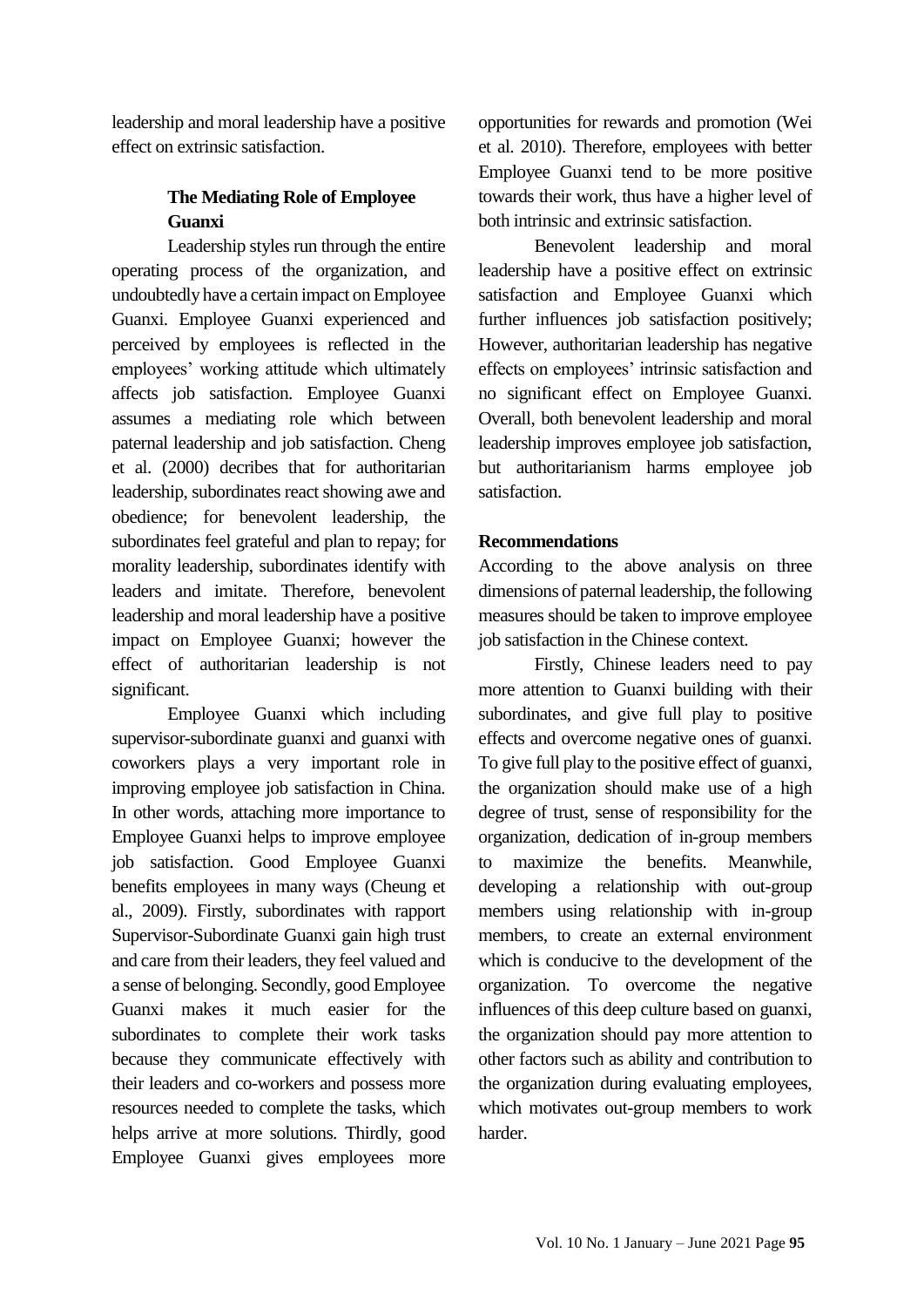Secondly, Chinese leaders should learn to use favor and face to motivate employees. The leaders care about employees based on the favor, then employees may work hard to return the favor. Special attention should be paid to emotional incentives in Chinese organizations. Giving employees face that including respect, esteem, honour and dignity makes them feel valued and that is an effective way to motivate them than material incentives.

Lastly, leaders should adjust their leadership styles appropriately according to the development stage of the company, showing more benevolence and great morality and less authoritarianism. It means that leaders should care about both employees' lives and work, and set the example, in the meantime try to avoid engaging in privileges and partiality.

#### **Conclusion**

The main work and innovation points of this article are as follows: firstly, studying paternal leadership in differential mode of association and analyzing the mediating role of Employee Guanxi which based on Chinese culture, it can serve as a guideline for Chinese leadership practices. Secondly, this article shows that authoritarian leadership has negative effects on job satisfaction, while benevolent leadership and moral leadership have positive effects on job satisfaction. This helps leaders clearly understand the impacts of their leadership on their employees and integrate different leadership styles to achieve desired results.

#### **References**

- Alwaheeb, M. A., & Liao, J.Q. (2016). Impact of local employee guanxi on job satisfaction and turnover intention: The mediating role of job security. *European Scientific Journal*, 12(2): 170.
- Bektaş, Ç. (2017), Explanation of intrinsic and extrinsic job satisfaction via mirror model. *Business & Management Studies: An International Journal*, 5(3): 627-639.
- Bhatti, N., Maitlo, G. M., Shaikh, N., Hashmi, M. A., & Shaikh, F. M. (2012), The impact of autocratic and democratic leadership style on job satisfaction, *International Business Research*, 5 (2): 192-201.
- Chan, J. J., & Chan, Z. (1998). Rethinking the "differential mode of Association", *Social Science Front*, 1998(01): 205-212.
- Cheng, B. S. (2006). The differential mode of association and Chinese organizational behavior. Chinese societies and psychological review, 02: 1-52.
- Cheng, B. S. (1995). The relationship between paternalistic authority and leadership: A case of a private enterprises owner in Taiwan. Bulletin of the Institute of Ethnology Academia Sinica, 79(12): 119-173.
- Cheng, B. S., Chou, L. F., & Farh, J. L. (2000). A triad model of paternal leadership: constructs and measurement. *Indigenous Psychological Research in Chinese Societies*, 14, 3-64.
- Cheng, Z. (2018). Differential mode of association: self-esteem or guanxi. *The Journal of Humanities*, (07): 110-118.
- Cheung, M. F. Y., Wu, W., Chan, A. K. K., & Wong, M. M. L. (2009). Supervisor-subordinate Guanxi and employee work outcomes: The mediating role of job satisfaction. *Journal of Business Ethics*, 88: 77–89.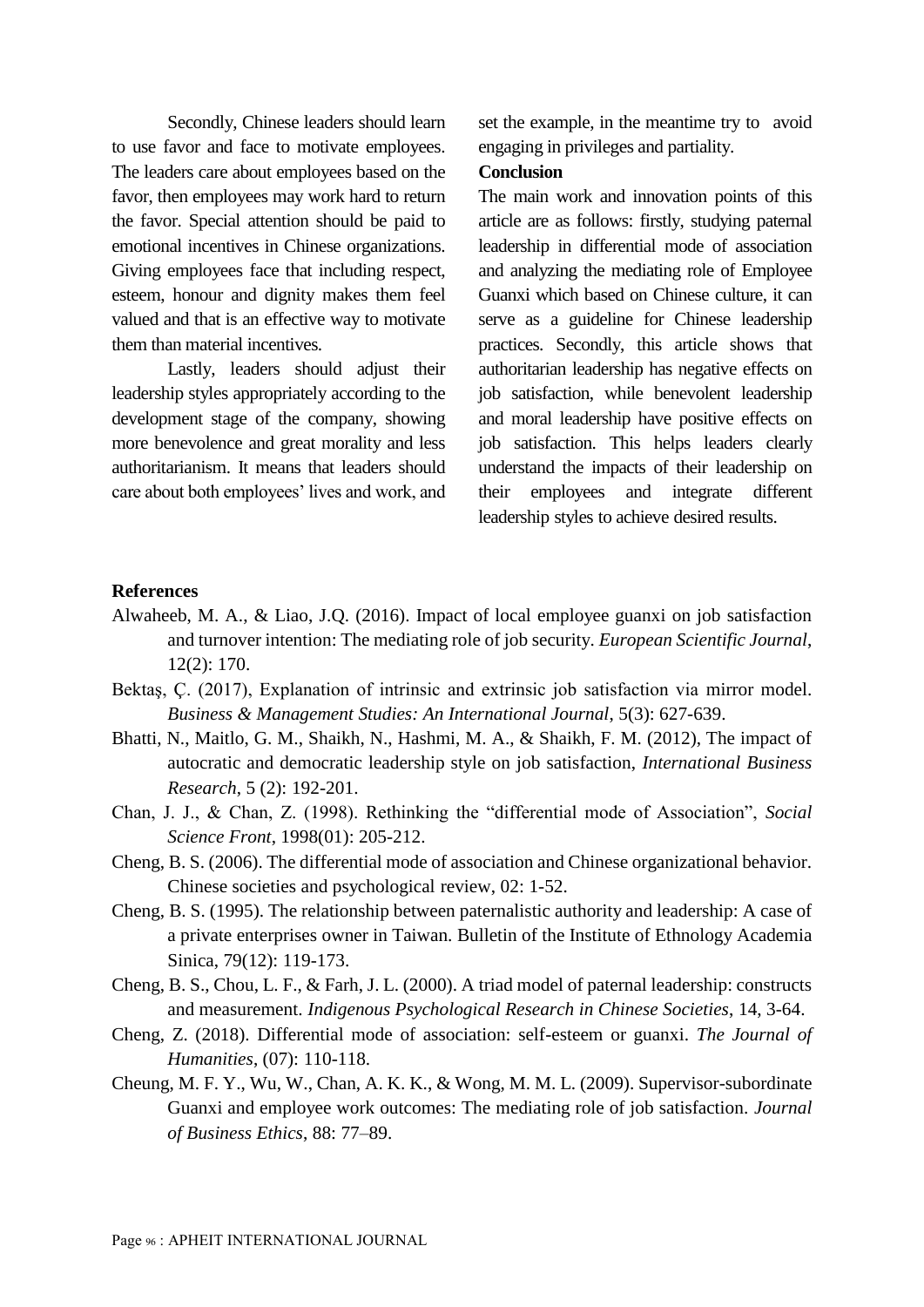- Farh, J. L., & Cheng, B. S. (2000). "A cultural analysis of paternal leadership in Chinese organizations". *Management and organizations in the Chinese Context*. London: Palgrave Macmillan,84-127.
- Fei, X. T. (1998). *From the soil - The foundations of Chinese society*, Peking University Press.
- Graen, G. B., Novak, M. A., & Sommerkamp, P. (1982). The effects of leader-member exchange and job design on productivity and satisfaction: Testing a dual attachment model. *Organizational Behavior and Human Performance*, 30(1): 109-131.
- Herzberg, F., Mausner, B., & Snyderman, B., (1959). *The motivation to work (2nd ed.)* New York: John Wiley & Sons, Inc.
- Hoppock, R. (1935). *Job satisfaction*, Harper and Brothers.
- Hwang, K. K. (1987). Face and favor: The Chinese power game. *American Journal of Sociology*, 92: 944-974.
- Khajeh, E. H. A. (2018). Impact of leadership styles on job satisfaction, *Journal of Human Resources Management Research*, 1-8.
- Liu, P. Q., Wang, X., Liu, R., & Wei, X, (2013). The effects of leadership styles on workers' job satisfaction - A mediating approach of employee relations. *Chinese Journal of Management Science*, 21: 75-80.
- Liu, P. Q., Liu, W. Z., & Wei, X. (2014). Research on the mechanism of leadership style, employee relations, and employee turnover willingness. *Commercial Research*, (9): 129-138.
- Luo, J. D., & Cheng, M. Y. (2015). Guanxi circles' effect on organizational trust: bringing power and vertical social exchanges into Intra organizational network analysis. *American Behavioral Scientist*, 59(8): 1024-1037.
- Luo, J. D. (2012). Guanxi and circles: social networks in China. *Chinese Journal of Management*, 09(2): 165-171.
- Lv, L. (2015). Paternal leadership, rule by law and Godfather leadership A comparative study of humanization and management between China and western countries, *Economic Research Guide*. (03): 292-293.
- Ma, R. (2007). The differential mode of association: Understanding of traditional Chinese Social Structure and the Behaviors of the Chinese People, *Journal of Peking University (Philosophy and Social Sciences)*, 44(2): 131-142.
- Ren, Y. W., Ruan, P. P., & Wang, C. F. (2012). An empirical study on the effectiveness of paternalistic leadership. *Finance & Economics* (12): 89-95.
- Redding, S. G. (1990). *The spirit of Chinese capitalism*. De Gruyter
- Saleem, H. (2015). The impact of leadership styles on job satisfaction and mediating role of perceived organizational politics, *Procedia - Social and Behavioral Sciences*, 563-569.
- Sarwar, A., Mumtaz, M., Batool, Z., & Ikram, S. (2015), Impact of leadership styles on job satisfaction and organizational commitment, *International review of management and business research*, 4(3): 834-844.
- Silin, R. H. (1976). *Leadership and value: The organization of large-scale Taiwan enterprises*. Harvard University Press.
- Smith, P. C., Kendall, L. M., & Hulin, C. L. (1969). *The measurement of satisfaction in work and retirement*. Chicago: Rand McNally.